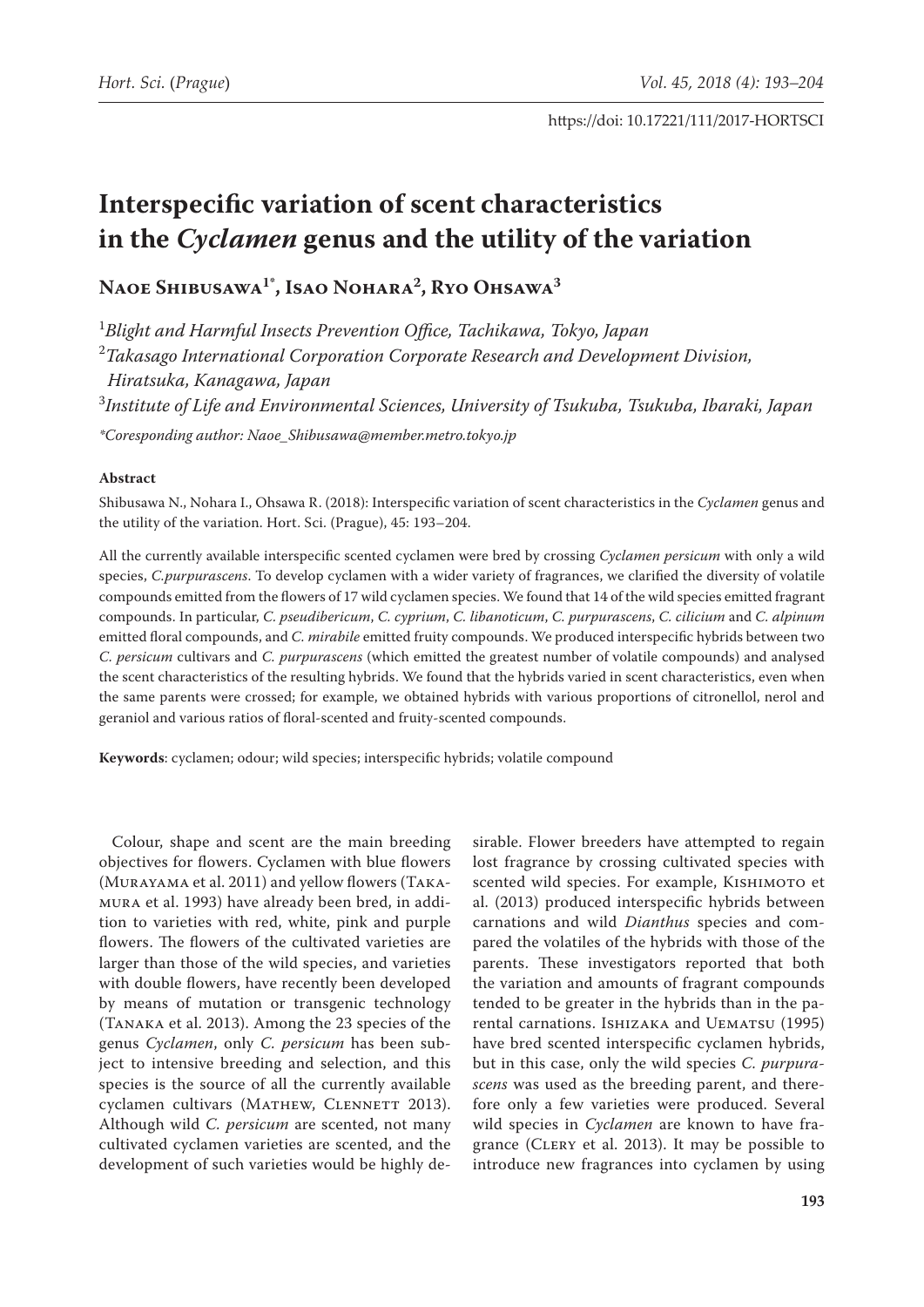different wild species as breeding materials. CLERY et al. (2013) analysed the volatile compounds in six wild species (*C. purpurascens*, *C. hederifolium*, *C. mirabile*, *C. rohlfsianum*, *C. cilicium* and *C. intaminatum*) and evaluated the fragrant characteristics of these species. Producing a wide range of fragrant interspecific hybrids will require evaluation and effective use of the fragrant characteristics of a greater number of wild species. In this study, we analysed the volatile compounds in 17 wild species. Furthermore, we produced interspecific hybrids between two cyclamen cultivars and the wild species *C. purpurascens* (which contained the largest number of volatile compounds), and we evaluated how the scent characteristics of the hybrids varied depending on the combination of parents.

### **MATERIAL AND METHODS**

**Analysis of floral volatiles of wild cyclamen species**. We obtained bulbs of 17 wild cyclamen species from Tile Barn Nursery (Benenden, Kent, UK) and investigated the fragrance of the flowers. The flowers of *C. repandum*, *C. creticum*, *C. alpinum*, *C. cilicium*, *C. libanoticum*, *C. cyprium*, *C. pseudibericum*, *C. purpurascens* and *C. persicum* were strongly scented; whereas the flowers of *C. mirabile*, *C. hederifolium*, *C. africanum*, *C. graecum*, *C. rohlfsianum*, *C. coum*, *C. parviflorum* and *C. balearicum* were weakly scented.

To collect the volatiles from the flowers of each species, we covered the corollas of a few potted plants with a Tedlar $^{\circledR}$  bag (GL Sciences, Tokyo, Japan), and the upper part of the bag was equipped with a glass column containing Tenax $^{\circledR}$  TA (400 mg, GL Sciences, Tokyo, Japan) as the volatile trap. A constant stream of air was pumped through the bag for 24 h at a flow rate of 1,000 ml/min.

The volatiles adsorbed on the column were either removed by solvent extraction (for strongly scented species) or thermally desorbed by means of a dynamic headspace method (for weakly scented species), as proposed by Nohara et al. (1991). Specifically, the volatile compounds from *C. repandum*, *C. creticum*, *C. cilicium*, *C. alpinum*, *C. libanoticum*, *C. cyprium*, *C. pseudibericum*, *C. purpurascens* and *C. persicum* were removed by solvent extraction, whereas the volatile compounds from *C. mirabile*, *C. hederifolium*, *C. africanum*, *C. graecum*, *C. rohlfsianum*, *C. coum*, *C. parviflorum* and *C. balearicum* were removed by thermal desorption. For solvent extraction, the volatiles were removed from the column with 3 ml of diethyl ether, and the ether was evaporated by means of a 45°C bath. For thermal desorption, the glass column (GC) connected with a transfer line to a GC held at 250°C for 3 min under helium gas stream. Desorbed volatile compounds were introduced into a GC inlet through the transfer line on a splitless mode. They were focused on a part of GC capillary column in GC oven at –80°C cooled by a dry ice-acetone bath for 6 min, then they were released according to GC oven temperature.

Samples were analysed by means of gas chromatography–mass spectrometry (GC-MS) (GC, HP-5790; MS, Hitachi M-80B). Ionization was performed in electron-impact mode at 20 V at an ion source temperature of 200°C. We used a BC-WAX column (0.25 mm id. × 50 m× 0.15 µm, GL Sciences; temperature program, 70–220°C at 4°C/min). We also carried out GC on an instrument equipped with a flame-ionization detector (GC, HP-5890 Series II; column, Hewlett Packard HP-20M, 20 m  $\times$  0.20 mm  $\times$  0.10 µm; temperature program, 55–215°C at 4°C/min).

We also classified the volatile compounds on the basis of odour type according to the database of Takasago International Corporation Corporate Research and Development Division and evaluated scent characteristics of interspecific hybrids generated from two cyclamen cultivars ('Akebono' and 'Schubert') and *C. purpurascens*.

**Production of cyclamen hybrids from two**  *C. persicum* **cultivars and** *C. purpurascens* **and analysis of the floral volatiles of the hybrids**. The floral volatiles emitted by 18 cyclamen cultivars and eight *C. purpurascens* were analysed by solvent extraction, and intraspecific variation of the volatile compounds in each individual was confirmed. As 18 cyclamen cultivars, we used two 'Akebono', two 'Beethoven', two 'Bryan pink', one 'Candy mix', one 'Honoka', one 'Lips orange', two 'Lips pink', one 'Pavilion pretty', four 'Schubert', one 'Shining red' and one 'Victoria', and as eight *C. purpurascens,*  used '39-3', '39-5', '39-8', '40-1', '40-2', '40-3', '40-7' and '40-8'. Cyclamen cultivars were emasculated about two days before anthesis. Crossings of cyclamen cultivars and *C. purpurascens* were performed three days after flowering of cyclamen cultivars. Ovules with placenta were isolated from the ovary 28 days after pollination and used as explants for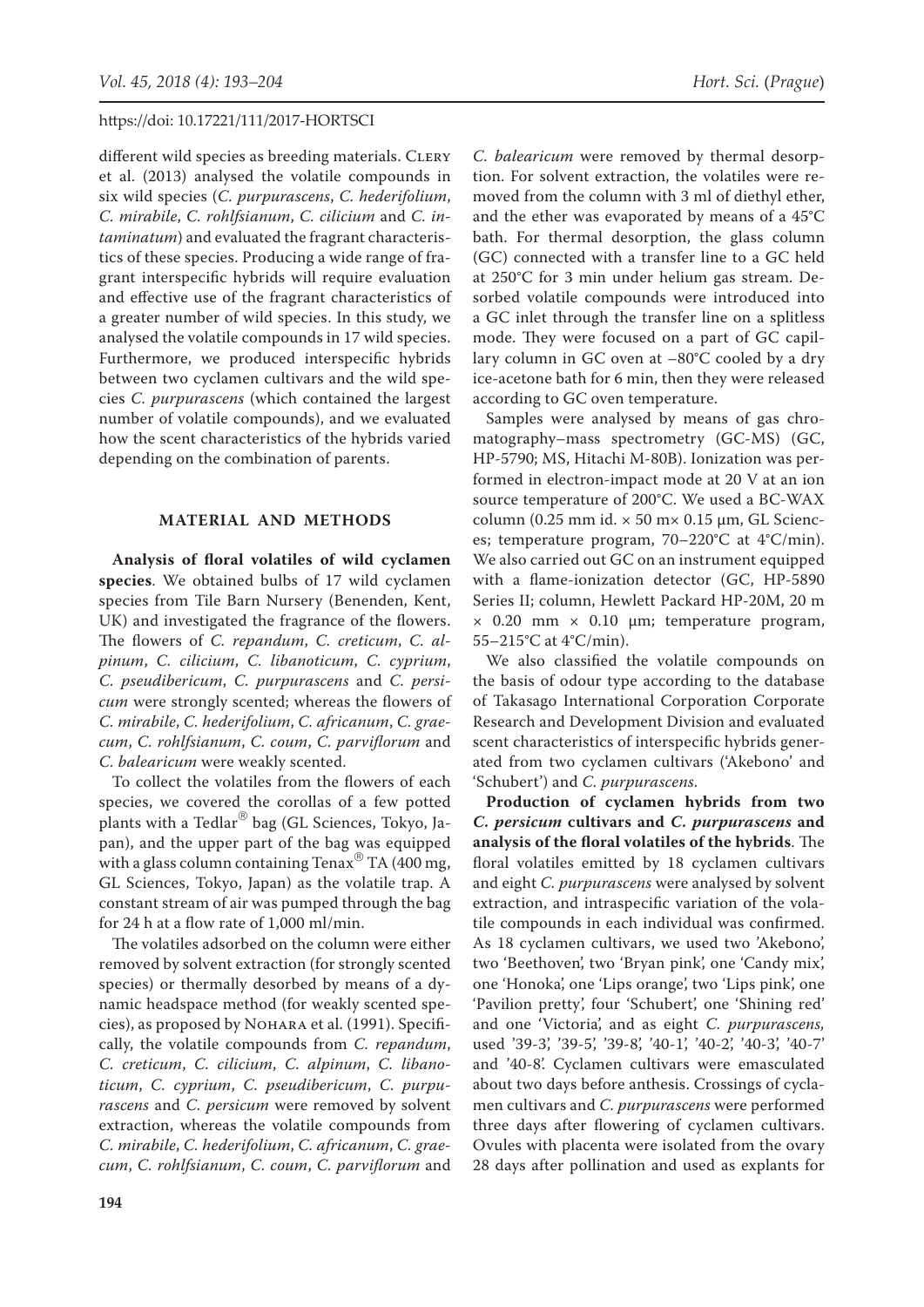ovule culture. Initially these explants were cultured on MS media supplemented with 60 g/l sucrose, adjusted to pH 5.8. Cultures were maintained at 20°C in the dark. Plantlets obtained by the culture were transplanted to flasks with MS medium containing 30g/l sucrose and flasks were placed in a incubator at 20°C with 16hr light period. Among these cultivars, we used 'Akebono' and 'Schubert' because they were more popular cultivars, and we used '40-2' and '40-3' as crossing parents because they could produce relatively a lot of hybrids.

An individual plant of the cyclamen diploid cultivar 'Akebono'  $(2n = 48)$  was pollinated with pollen from an individual *C. purpurascens* '40-3' plant  $(2n = 34)$ , the hybrid ovules obtained were cultured, and six interspecific hybrids (2*n* = 41) were produced. Likewise, a cyclamen diploid cultivar 'Schubert'  $(2n = 48)$  individual was pollinated with pollen from a *C. purpurascens* '40-2' individual, and five interspecific hybrids were produced by ovule culture. The volatile compounds from the individuals were obtained by the solvent extraction method and analysed by means of GC-MS.

### **RESULTS AND DISCUSSION**

# **Volatile compounds in the wild cyclamen species**

There are more than 1,000 identified fragrant compounds in flowers, and most of the compounds are biosynthesized by one of three pathways (Muh-LEMANN et al. 2014). On the basis of these pathways, we classified the compounds analysed in this study as terpenoids, benzenoids or fatty acid derivatives. Table 1 shows the percentages of each of the volatile compounds obtained from wild cyclamen species by means of the solvent extraction method. The only compound that was found in all of the wild species was geranylacetone. *C. repandum* had a fresh floral green note and contained 35 compounds*,* with geranylacetone as the major compound (33.55%). *C. creticum* had a muguet-like floral green, earthy note and contained 20 compounds; heptadecan-2-one (8.01%) and β-bisabolene (7.35%) predominated. *C. cilicium* had a hyacinth-like aldehydic note and contained 20 compounds*,* the major compound being phenylacetaldehyde (38.02%). *C. alpinum* had a hyacinthlike aldehydic note and contained 32 compounds;

the main components were phenylacetaldehyde (32.12%) and 2-acetyl-*N*-methylanilline (31.33%). *C. libanoticum* had a geranylacetone note and contained 17 compounds, the major one being geranylacetone (56.36%). *C. cyprium* had a lemon muguet note and contained 29 compounds; the major compounds were geranylacetone (42.0%) and geraniol (31.12%). *C. pseudibericum* had a lemon muguet note and contained 21 compounds; the major compounds were geranylacetone (42.81%), geraniol (22.83%) and nerol (12.86%). *C. purpurascens* had a floral fruity note and contained 62 compounds*,* the highest number among all the wild species evaluated in this study. The major compounds were citronellol (39.34%) and (*E*)-2,3-dihydrofarnesol (11.7%). Other components were detected, such as geraniol (4.6%), linalool (1.58%) and nerol (3.71%) (which were the sources of a floral note) and methyl citronellate (0.96%), (*E*)-2,3-dihydrofarnesal (0.28%) and (*Z*)-2,3-dihydrofarnesal (1.57%). These latter three compounds have a strong floral scent, even in extremely low quantities, because of their high olfactive capacity. *C. persicum* had a rose-like floral note and contained 24 compounds; the major compounds were nerol (29.30%) and geraniol (29.26%), as well as (*E*)-2,3-dihydrofarnesol (2.29%).

Table 2 shows the percentages of volatile compounds obtained from wild cyclamen by means of the thermal desorption method. *C. mirabile* had a fruity-coconutty note and contained 30 compounds, with butyl acetate (4.02%) and calamenene (4.0%) predominating. *C. mirabile* contained a lactone (octan-1,4-olide, 1.83%) that brings fruity-coconutty odour. *C. hederifolium* had a green aldehydic note and contained 27 compounds; the major compounds were geranylacetone (7.21%) and anisole (6.84%). *C. africanum* had a modern rose note and contained 31 compounds; the major compounds were anisole (12.40%) and 6-methyl-5-heptan-2-one (8.20%). (*E*)-linalool-3,6-oxide (2.37%), citronellol (3.92%), calamenene (3.20%) and geraniol (1.53%) were also detected. *C. graecum* had an orange-like aldehydic note and contained 22 compounds*,* and the major component being undecan-2-one (5.80%). *C. rohlfsianum* had an aldehydic note and contained 23 compounds; the major compounds were decane (5.78%), butyl acetate (5.26%) and nonanal (4.03%). The fragrances of *C. coum*, *C. parviflorum* and *C. balearicum* were very weak. None of the volatile compounds in *C. coum*, *C. parviflorum* and *C. balearicum* were present in large enough amounts to be analysed, so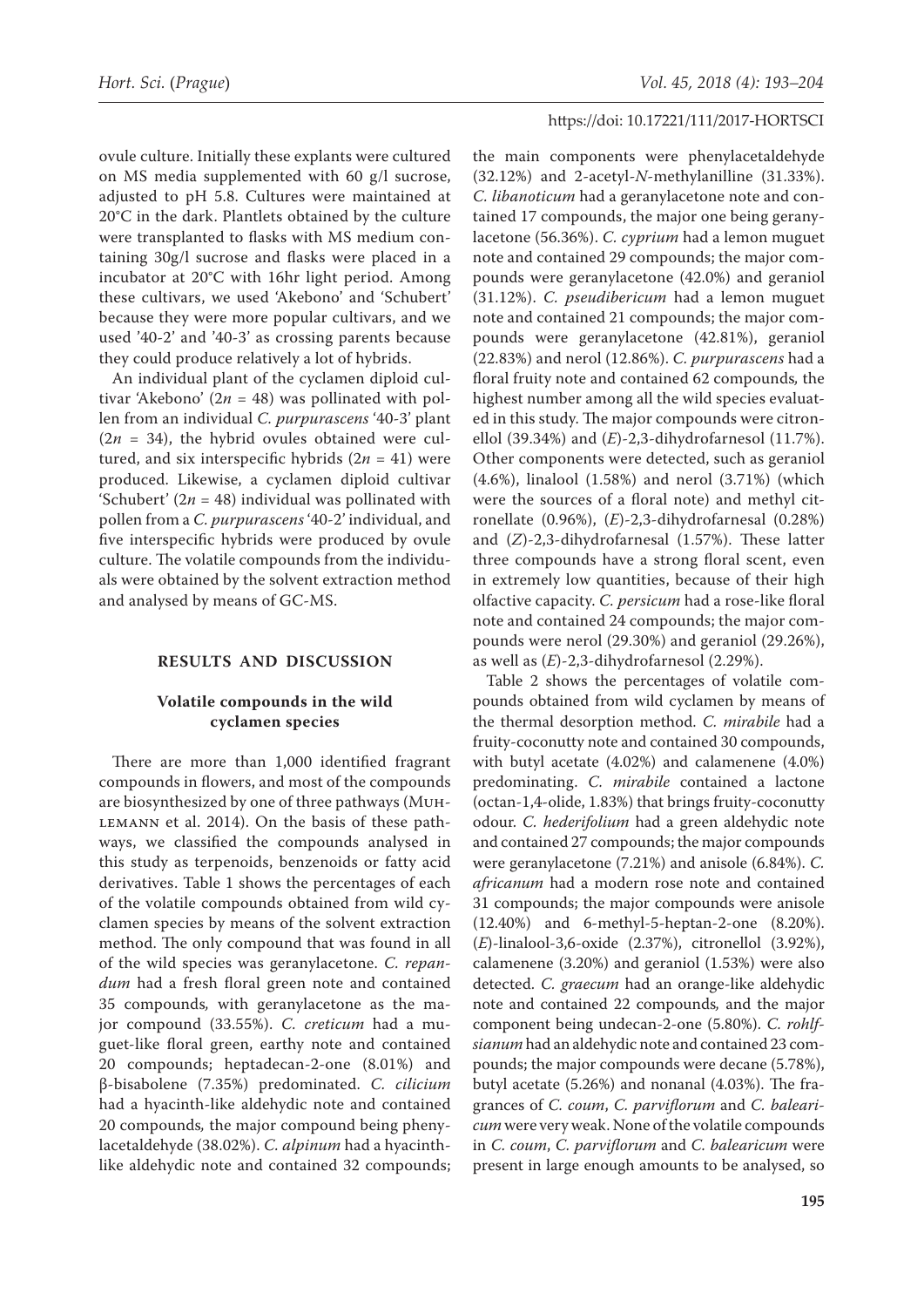Table 1. Volatile compounds from flowers of wild cyclamen species, obtained by solvent extraction

|                            | Content (%) <sup>a</sup> |            |          |            |        |          |          |          |          |
|----------------------------|--------------------------|------------|----------|------------|--------|----------|----------|----------|----------|
| Compounds                  | C. rep                   | $C.$ $cre$ | C. cil   | $C.$ $alp$ | C. lib | C. cyp   | C. pse   | $C.$ pur | C. per   |
| Terpenoids                 |                          |            |          |            |        |          |          |          |          |
| Monoterpenes               |                          |            |          |            |        |          |          |          |          |
| <b>Esters</b>              |                          |            |          |            |        |          |          |          |          |
| Linalyl acetate            |                          |            |          |            |        |          |          | 0.16     |          |
| Methyl citronellate        |                          |            |          |            |        |          |          | 0.96     |          |
| Methyl geranate            |                          |            |          |            |        |          |          | 0.21     |          |
| Aldehydes                  |                          |            |          |            |        |          |          |          |          |
| Citronellal                | 0.35                     |            |          |            |        |          |          | 3.40     |          |
| Geranial                   | 0.40                     |            |          |            | 0.33   | 1.50     | 1.54     | $2.00\,$ | 3.57     |
| Lilac aldehyde             |                          |            |          | 0.34       |        |          |          |          |          |
| Neral                      | 0.30                     |            |          |            |        | 0.15     | 0.68     | 1.85     | 2.58     |
| <b>Alcohols</b>            |                          |            |          |            |        |          |          |          |          |
| Citronellol                | 1.41                     |            |          |            |        |          |          | 39.34    | 4.58     |
| Geraniol                   | $0.04\,$                 |            |          |            |        | 31.12    | 22.83    | 4.60     | 29.26    |
| Linalool                   |                          |            | 0.06     | 1.66       |        | 1.00     | $0.03\,$ | 1.58     | $0.54\,$ |
| Menthol                    |                          | 0.22       |          |            |        |          |          |          |          |
| Nerol                      | 0.48                     |            |          |            |        | 0.18     | 12.86    | 3.71     | 29.30    |
| $\alpha$ -Terpineol        | 0.43                     |            |          |            |        |          |          |          | 1.31     |
| <b>Ethers</b>              |                          |            |          |            |        |          |          |          |          |
| 1,8-Cineole                | 0.34                     |            |          |            |        |          |          |          |          |
| $(E)$ -Linalool-3,6-oxide  |                          |            |          | 0.37       |        |          | 0.07     |          | 0.03     |
| $(Z)$ -Linalool-3,6-oxide  |                          |            |          | 0.12       |        |          |          |          |          |
| $(E)$ -Linalool-3,7-oxide  |                          |            |          | 0.14       |        |          |          |          |          |
| (Z)-Linalool-3,7-oxide     |                          |            |          | 0.11       |        |          |          |          |          |
| Hydrocarbons               |                          |            |          |            |        |          |          |          |          |
| $p$ -Cymene                |                          | 0.86       | 0.27     | 0.55       | 0.51   | 0.25     |          |          | 0.13     |
| Limonene                   | 0.67                     | 1.70       | 0.21     |            |        | $0.07\,$ |          | 0.05     | 0.13     |
| Myrcene                    | 2.77                     |            |          |            |        | $0.01\,$ |          | 0.11     |          |
| Sabinene                   | $0.58\,$                 |            |          |            |        |          |          |          |          |
| Sesquiterpenes             |                          |            |          |            |        |          |          |          |          |
| <b>Esters</b>              |                          |            |          |            |        |          |          |          |          |
| $(E,E)$ -Farnesyl acetate  |                          |            |          |            |        |          |          |          | $0.06\,$ |
| Ketones                    |                          |            |          |            |        |          |          |          |          |
| Geranylacetone             | 33.55                    | $\rm 0.81$ | $0.38\,$ | $0.13\,$   | 56.36  | 42.00    | 42.81    | 0.63     | 0.35     |
| Nerylacetone               |                          |            |          |            |        | $0.45\,$ | $0.31\,$ |          |          |
| Aldehydes                  |                          |            |          |            |        |          |          |          |          |
| $(E)$ -2,3-dihydrofarnesal |                          |            |          |            |        |          |          | 0.28     |          |
| (Z)-2,3-dihydrofarnesal    |                          |            |          |            |        |          |          | 1.57     |          |
| $(Z,E)$ -farnesal          |                          |            |          |            |        |          |          | $0.01\,$ |          |
| $(Z,Z)$ -farnesal          |                          |            |          |            |        |          |          | $0.01\,$ |          |
| $(E,Z)$ -farnesal          |                          |            |          |            |        | $0.04\,$ |          | 2.37     |          |
| $(E,E)$ -farnesal          |                          |            |          |            |        | 0.33     |          | $2.40\,$ |          |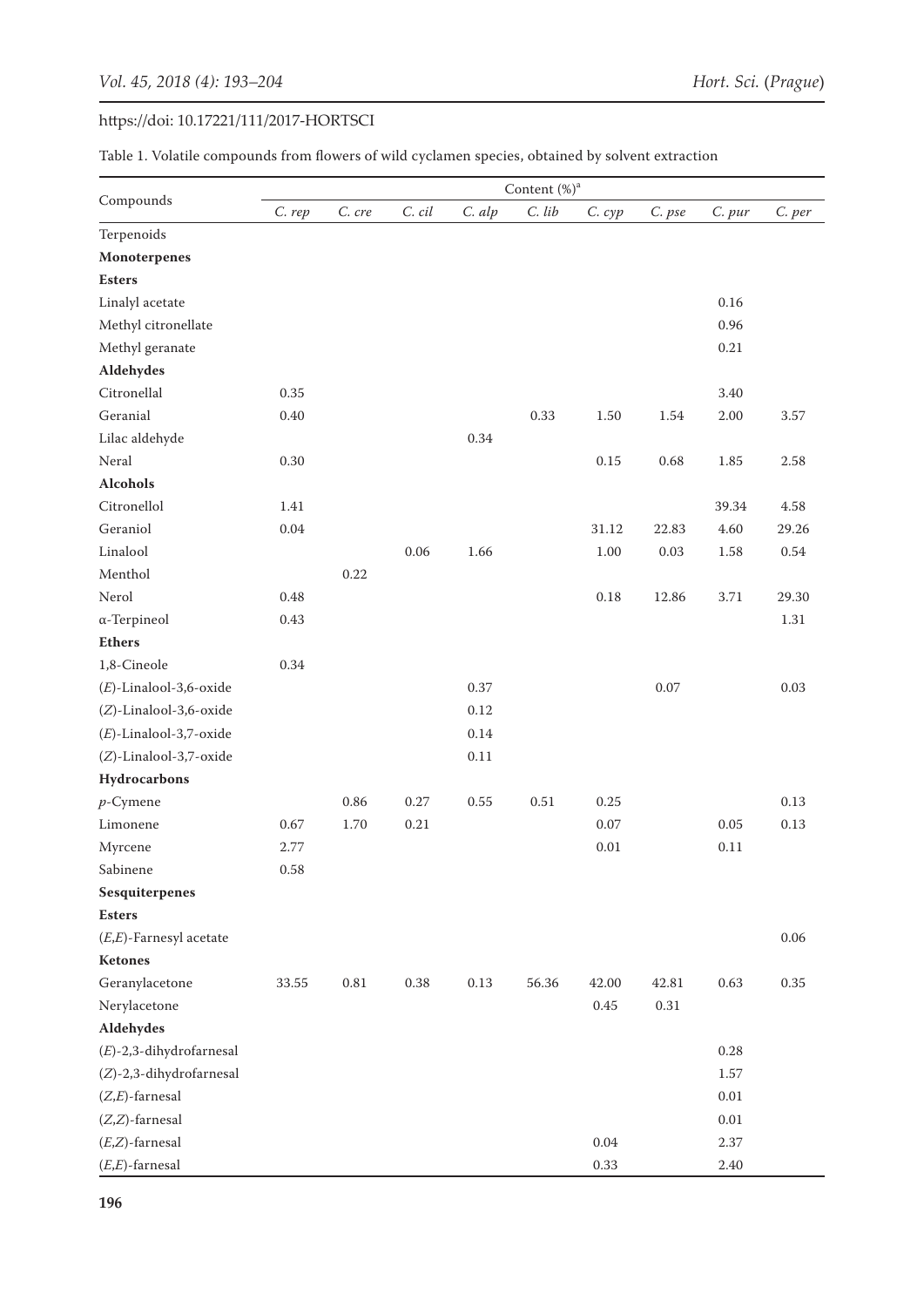Table 1. to be continued

| Compounds                  | Content $(\%)^a$ |        |        |            |        |        |        |          |        |
|----------------------------|------------------|--------|--------|------------|--------|--------|--------|----------|--------|
|                            | C. rep           | C. cre | C. cil | $C.$ $alp$ | C. lib | C. cyp | C. pse | $C.$ pur | C. per |
| <b>Alcohols</b>            |                  |        |        |            |        |        |        |          |        |
| $(E)$ -2,3-dihydrofarnesol | 1.60             |        |        |            |        |        |        | 11.70    | 2.29   |
| Elemol                     |                  |        |        |            |        |        | 2.16   | 0.97     |        |
| $\beta$ -Eudesmol          |                  |        |        |            |        |        |        | 0.73     |        |
| γ-10-epi-Eudesmol          |                  |        |        |            |        |        |        | 0.67     |        |
| $\alpha$ -Eudesmol         |                  |        |        |            |        |        |        | 0.01     |        |
| $(E,Z)$ -farnesol          |                  |        |        |            |        | 0.68   |        | 0.94     | 0.13   |
| $(E,E)$ -farnesol          |                  |        |        |            |        | 5.05   |        | 1.90     | 1.88   |
| $(Z,Z)$ -farnesol          |                  |        |        |            |        |        |        | 0.01     |        |
| $(Z,E)$ -farnesol          |                  |        |        |            |        |        |        | 0.01     |        |
| Nerolidol                  | 0.84             | 3.00   |        |            | 5.34   | 0.46   |        | 0.11     |        |
| <b>Ethers</b>              |                  |        |        |            |        |        |        |          |        |
| Caryophyllene oxide        | 0.20             |        |        |            |        |        |        |          |        |

a content (%) of the individual compounds were calculated based on the peak area of the gas chromatogram; *C. rep* – *C. repandum*; *C. cre* – *C. creticum*; *C. cil* – *C. cilicium*; *C. alp* – *C. alpinum*; *C. lib* – *C. libanoticum*; *C. cyp* – *C. cyprium; C. pse* – *C. pseudibericum*; *C. pur* – *C. purpurascens*; *C. per* – *C. persicum*

data for these compounds are not included in Table 2. In all three of these species, the major compounds were hydrocarbons. Small amounts of butyl acetate, benzaldehyde, undecan-2-one, acetophenone and geranylacetone were detected in *C. coum*. Small amounts of butyl acetate, isoamyl acetate, benzaldehyde, linalool, acetophenone and benzyl acetate were detected in *C. parviflorum*. Small amounts of butyl acetate, benzaldehyde, acetophenone, citronellol, geranylacetone and (*E*)-2,3-dihydrofarnesol were detected in *C. balearicum*.

There have been a number of studies of the diversity of fragrant compounds in species related to each other. Most of these studies dealt with species divergence or with the relationships between plants and pollinators (DOBSON et al. 1997; KNUDsen et al. 2001; Jurgens et al. 2003, 2010; Feulner et al. 2009, 2011; Nowak 2005), and in some studies, the results of analysis of volatile components were used to identify promising breeding materials (TAKATSU et al. 2002; KISHIMOTO et al. 2011; Sun et al. 2015). *C. purpurascens*, which is used as a parent for breeding scented cyclamen, is useful because it contains a large variety of fragrant compounds (Ishizaka et al. 2002). In this study, we also investigated some other wild cyclamen species that contain fragrant compounds, with the aim of identifying breeding materials that can be used to develop cultivars with new fragrances because of their diversity of scent characteristics. Specifically, because geranylacetone was the main compound in *C. repandum*, *C. cyprium*, *C. pseudibericum* and *C. libanoticum*, we expect that these species could be used to introduce a geranium-like scent. Because *C. cyprium* and *C. pseudibericum* contained a lot of geraniol, they could be used to introduce a rose-like scent. Phenylacetaldehyde was the main compound in *C. cilicium* and *C. alpinum*, so they could be used to introduce a hyacinth-like scent. *C. alpinum* contained 2-acetyl-*N*-methlaniline, and also could be used to introduce a lilac-like scent. These compounds were floral odour type. *C. mirabile,* which had a relatively large amount of lactone, as well as butyl acetate, could be used to introduce a fruity scent. Because floral fragrances and fruity fragrances are the most important for introducing pleasing scents into flowers, *C. pseudibericum*, *C. cyprium*, *C. libanoticum*, *C. purpurascens*, *C. cilicium* and *C. alpinum* can be expected to be useful breeding parents because they contain a lot of floral compounds. Furthermore, *C. mirabile* is also potentially useful because they contain a lot of fruity compounds. In addition, small amounts of waxy compounds sometimes give flowers a unique fragrance. The waxy-scented compound anisole was a major compound of *C. africanum* and *C. hederi-*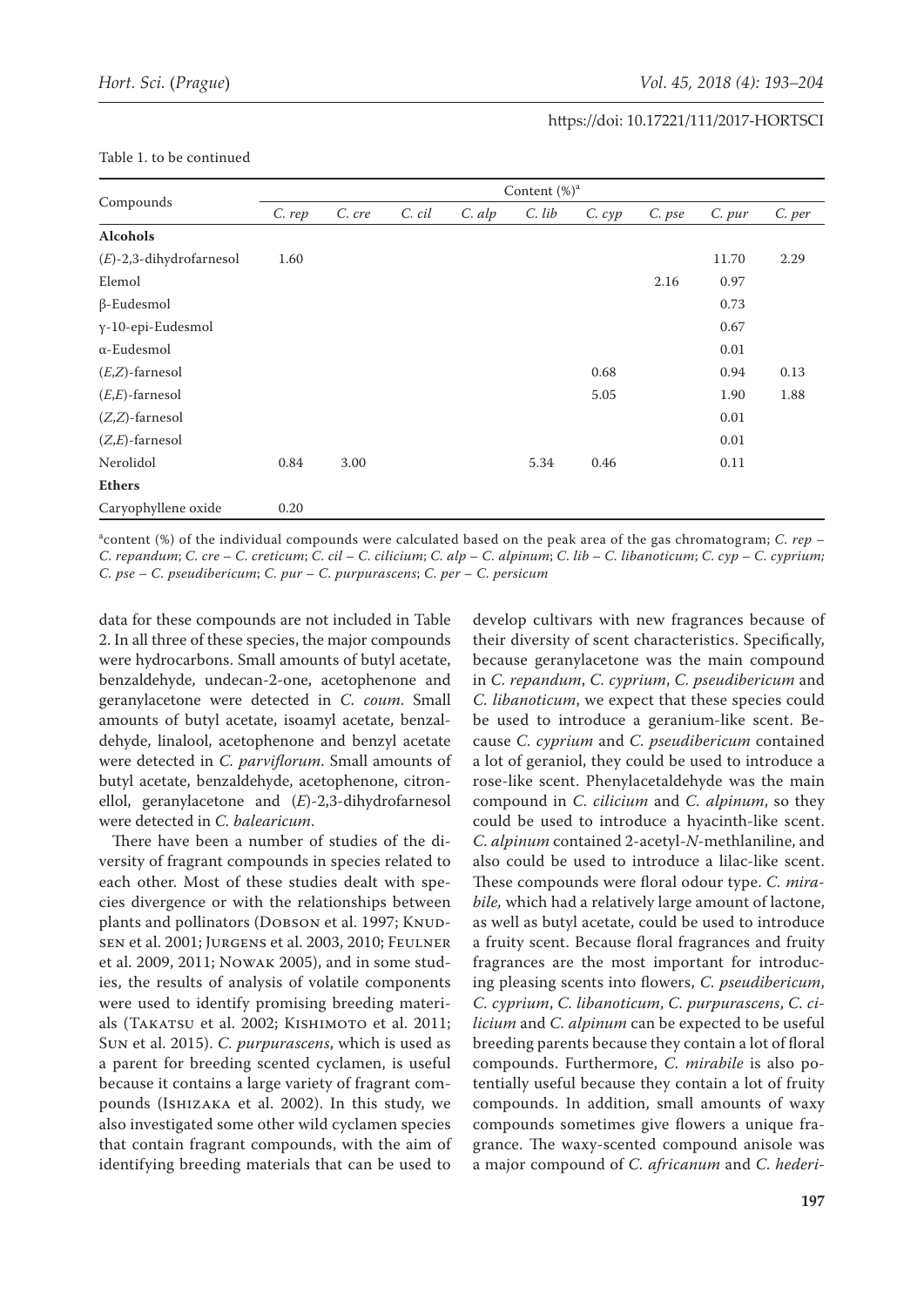Table 2. Volatile compounds from wild cyclamen species, obtained by thermal desorption

|                               |          |          | Content(%) <sup>a</sup> |        |        |
|-------------------------------|----------|----------|-------------------------|--------|--------|
| Compounds                     | C. mir   | C. hed   | C. afr                  | C. gra | C. roh |
| <b>Terpenoids</b>             |          |          |                         |        |        |
| Monoterpenes                  |          |          |                         |        |        |
| <b>Alcohols</b>               |          |          |                         |        |        |
| Citronellol                   |          | 3.00     | 3.92                    |        |        |
| Geraniol                      |          | 0.68     | 1.53                    |        |        |
| Linalool                      |          |          | 0.73                    |        |        |
| Nerol                         |          | 0.65     |                         |        |        |
| <b>Ethers</b>                 |          |          |                         |        |        |
| $(E)$ -Linalool-3,6-oxide     |          |          | 2.37                    |        |        |
| $(Z)$ -Linalool-3,6-oxide     |          |          | 0.31                    |        |        |
| Rose oxide                    |          |          | 1.14                    |        |        |
| Hydrocarbons                  |          |          |                         |        |        |
| Camphene                      | 0.20     |          |                         |        |        |
| $p$ -Cymene                   | 1.48     |          | 2.12                    | 1.74   | 2.46   |
| Limonene                      | 1.12     | 2.40     | 0.96                    | 0.70   | 2.94   |
| $p$ -Mentha-1,3,8-triene      |          |          | 0.29                    |        |        |
| Myrcene                       |          | 0.98     | $0.01\,$                |        |        |
| Sesquiterpenes                |          |          |                         |        |        |
| Ketones                       |          |          |                         |        |        |
| Geranylacetone                | 0.55     | 7.21     | 0.76                    |        | 0.53   |
| Nerylacetone                  |          | 0.87     |                         |        |        |
| Hydrocarbons                  |          |          |                         |        |        |
| Calamenene                    | 4.00     | 1.07     | 3.20                    | 4.05   | 2.75   |
| $\beta$ -Elemene              |          | 2.35     |                         |        |        |
| $(E)$ -β-Farnesene            |          | 0.83     |                         |        |        |
| Total of Terpenoids           | 7.35     | 20.04    | 17.34                   | 6.49   | 8.68   |
| <b>Benzenoids</b>             |          |          |                         |        |        |
| Ketones                       |          |          |                         |        |        |
| Acetophenone                  | 2.59     | 0.89     | $1.51\,$                | 1.24   | 1.71   |
| Aldehydes                     |          |          |                         |        |        |
| $p$ -Anisaldehyde             | $0.48\,$ |          |                         |        |        |
| Benzaldehyde                  | 1.63     | $0.65\,$ | 1.36                    | 0.66   | 1.06   |
| <b>Alcohols</b>               |          |          |                         |        |        |
| Phenoxyethanol                | $1.25\,$ |          |                         |        |        |
| Other                         |          |          |                         |        |        |
| Anisole                       | $0.83\,$ | 6.84     | 12.40                   |        | 2.66   |
| 1,2-Dimethoxybenzene          |          |          | 0.55                    |        |        |
| 1,4-Dimethoxybenzene          |          |          | 1.93                    |        |        |
| Total of Benzenoids           | 6.78     | 8.38     | 17.75                   | 1.90   | 5.43   |
| <b>Fatty acid derivatives</b> |          |          |                         |        |        |
| <b>Esters</b>                 |          |          |                         |        |        |
| Butyl acetate                 | 4.02     | 1.40     | $0.52\,$                | 1.33   | 5.26   |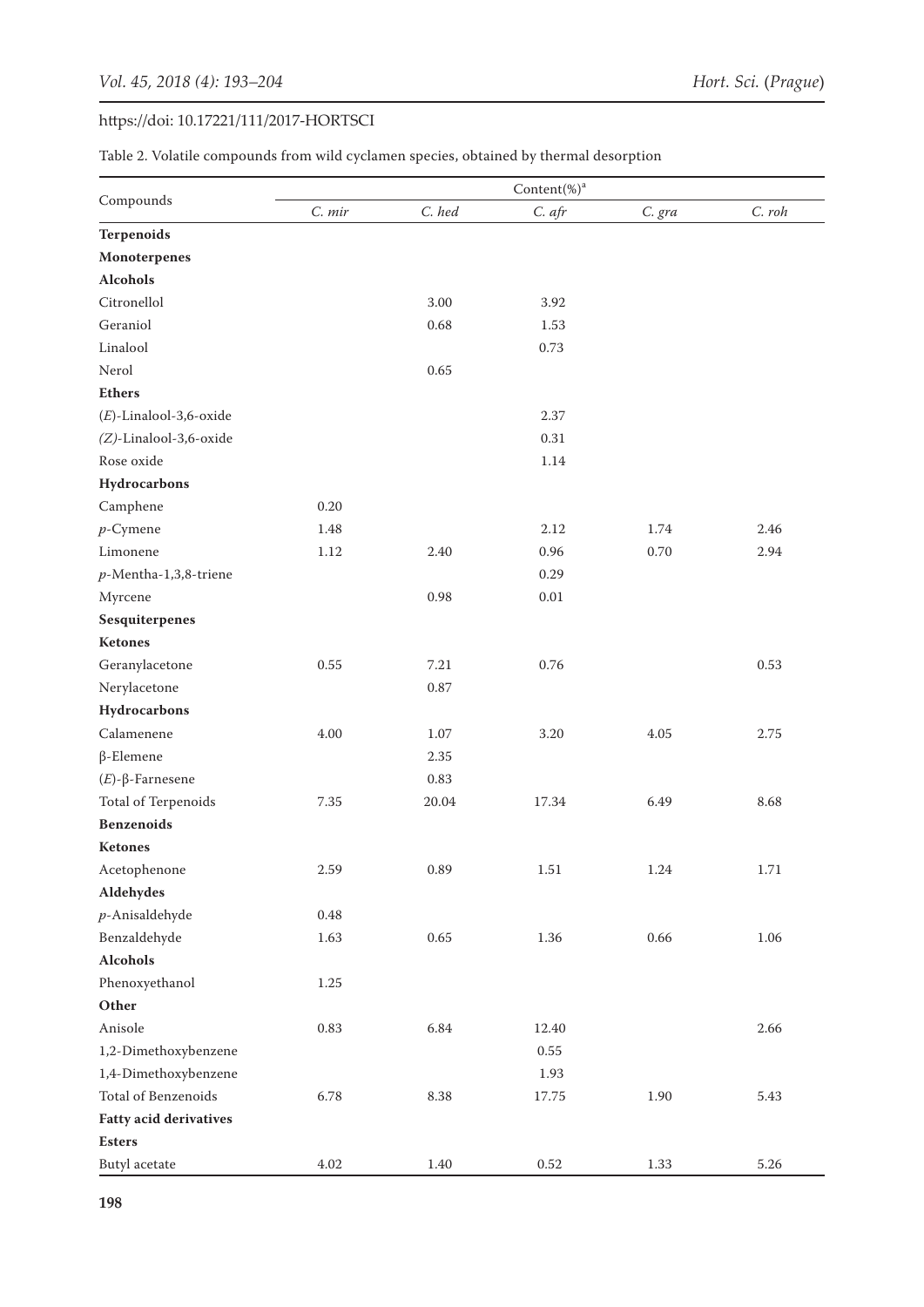### Table 2. to be continued

|                         | Content(%) <sup>a</sup> |          |          |          |          |  |  |  |
|-------------------------|-------------------------|----------|----------|----------|----------|--|--|--|
| Compounds               | $C.$ $mir$              | C. hed   | $C.$ afr | C. gra   | C. roh   |  |  |  |
| Isoamyl acetate         |                         | 0.45     |          |          |          |  |  |  |
| Isobutyl acetate        |                         |          | 1.15     |          |          |  |  |  |
| (Z)-3-Hexenyl acetate   |                         | 1.35     | 0.86     |          |          |  |  |  |
| Ketones                 |                         |          |          |          |          |  |  |  |
| 2,3-Butanedione         |                         |          | 0.58     |          |          |  |  |  |
| 3-Heptanone             | 0.22                    | 0.09     |          |          | 0.86     |  |  |  |
| 6-Methyl-5-hepten-2-one | 0.92                    |          | 8.20     | 1.40     | 1.30     |  |  |  |
| Undecan-2-one           |                         |          |          | 5.80     | 1.62     |  |  |  |
| Aldehydes               |                         |          |          |          |          |  |  |  |
| Decanal                 | 0.68                    | $0.50\,$ | 0.79     | 0.31     | 1.44     |  |  |  |
| Dodecanal               | 1.10                    |          |          |          |          |  |  |  |
| Furfural                | 0.70                    |          |          |          | 0.58     |  |  |  |
| Hexanal                 | 0.60                    |          | 0.34     | 0.50     |          |  |  |  |
| Isopentanal             | 2.00                    |          |          | 1.00     |          |  |  |  |
| 3-Methyl-2-butenal      |                         |          | $0.02\,$ | 0.12     |          |  |  |  |
| Nonanal                 |                         | 2.52     | 0.90     | 0.67     | 4.03     |  |  |  |
| Octanal                 | 0.44                    |          | 0.49     | 0.50     |          |  |  |  |
| Undecanal               |                         |          |          | 1.07     |          |  |  |  |
| <b>Alcohols</b>         |                         |          |          |          |          |  |  |  |
| Heptanol                |                         | $0.01\,$ |          |          |          |  |  |  |
| Octanol                 | 0.70                    |          |          |          |          |  |  |  |
| Acids                   |                         |          |          |          |          |  |  |  |
| Acetic acid             |                         |          | 0.50     |          | 0.57     |  |  |  |
| 2-Ethylhexanoic acid    |                         |          |          |          | $1.07\,$ |  |  |  |
| Lactones                |                         |          |          |          |          |  |  |  |
| Octan-1,4-olide         | 1.83                    |          |          |          |          |  |  |  |
| Hydrocarbons            |                         |          |          |          |          |  |  |  |
| Decane                  | 3.00                    | 5.30     |          |          | 5.78     |  |  |  |
| $\mbox{Dodecane}$       | 1.95                    | $1.90\,$ |          | $1.03\,$ |          |  |  |  |
| Hexadecane              | $1.13\,$                | $0.58\,$ |          |          |          |  |  |  |
| Nonane                  | $0.80\,$                | $2.40\,$ | 1.28     | $1.52\,$ | 1.39     |  |  |  |
| Octane                  | $1.20\,$                |          | $0.48\,$ | $1.50\,$ | 3.51     |  |  |  |
| Pentadecane             | 1.32                    |          |          | $0.77\,$ | $0.55\,$ |  |  |  |
| Tetradecane             | $1.31\,$                | 1.77     |          | 1.50     | $1.82\,$ |  |  |  |
| Tridecane               | $1.13\,$                |          |          | 0.89     | 4.30     |  |  |  |
| Undecane                | $1.78\,$                | 2.90     | $1.48\,$ | $1.30\,$ | 1.33     |  |  |  |
| Total of fatty acids    | 26.83                   | 21.17    | 17.59    | 21.21    | 35.41    |  |  |  |
| Total of compounds      | 40.96                   | 49.59    | 52.68    | 29.60    | 49.52    |  |  |  |

a content (%) of the individual compounds were calculated based on the peak area of the gas chromatogram; *C. mir – C. mirabile; C. hed – C. hederifolium; C. afr – C. africanum; C. gra – C. graecum; C. roh – C. rohlfsianum*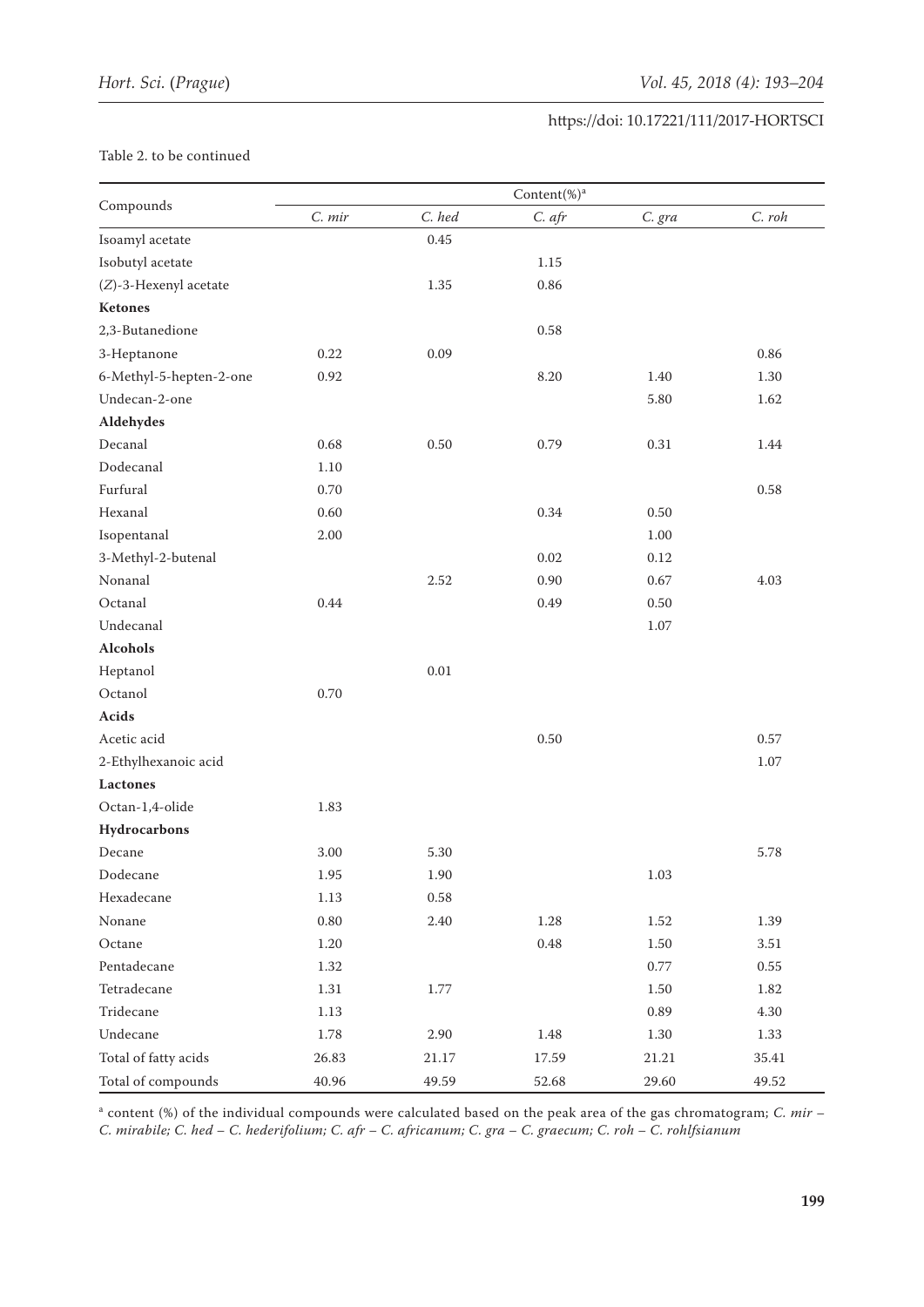Table 3. Percentage of individuals containing volatile compounds and relative amounts of volatile compounds in *C. purpurascens* and cyclamen cultivars

|                            | C. purpurascens $(n = 8)$ |                          | Cultivar ( $n = 18$ ) |                   |  |
|----------------------------|---------------------------|--------------------------|-----------------------|-------------------|--|
| Compounds                  | individual rate (%)       | content (%) <sup>a</sup> | individual rate (%)   | content $(\%)^a$  |  |
| Floral odour compounds     |                           |                          |                       |                   |  |
| Citronellal                | 100                       | $1.79 \pm 0.37$          | 5.6                   | 0.04              |  |
| Citronellol                | 100                       | $27.94 \pm 3.96$         | 11.1                  | $4.66 \pm 0.03$   |  |
| Geranial                   | 100                       | $2.03 \pm 0.40$          | 16.7                  | $1.95 \pm 0.79$   |  |
| Geraniol                   | 100                       | $3.81 \pm 0.93$          | 16.7                  | $19.69 \pm 9.65$  |  |
| Linalool                   | 100                       | $18.35 \pm 16.95$        | 77.8                  | $1.54 \pm 1.27$   |  |
| Neral                      | 87.5                      | $1.82 \pm 0.53$          | 16.7                  | $1.85 \pm 0.44$   |  |
| Nerol                      | 100                       | $3.72 \pm 1.05$          | 22.2                  | $20.08 \pm 11.61$ |  |
| Methyl citronellate        | 100                       | $1.28 \pm 0.18$          |                       |                   |  |
| $(E,Z)$ -farnesal          | 100                       | $2.27 \pm 0.66$          | 11.1                  | $0.07 \pm 0.01$   |  |
| $(E,E)$ -farnesal          | 100                       | $2.49 \pm 0.63$          | 11.1                  | 0.1               |  |
| $(E,Z)$ -farnesol          | 100                       | $1.83 \pm 0.28$          | 11.1                  | $0.16 \pm 0.06$   |  |
| $(E,E)$ -farnesol          | 100                       | $4.22 \pm 1.11$          | 11.1                  | $2.06 \pm 0.06$   |  |
| $(E)$ -2,3-dihydrofarnesal | 100                       | $2.03 \pm 0.26$          | 5.6                   | 0.1               |  |
| $(E)$ -2,3-dihydrofarnesol | 100                       | $9.12 \pm 1.62$          | 11.1                  | $2.50 \pm 0.29$   |  |
| Nerolidol                  | 62.5                      | $0.27 \pm 0.06$          | 5.6                   | $0.0\,$           |  |
| Benzyl banzoate            | 100                       | $1.36 \pm 0.50$          |                       |                   |  |
| Benzyl acetate             |                           |                          | 11.1                  | $0.28 \pm 0.13$   |  |
| Methyl $p$ -anisate        | 62.5                      | $0.20 \pm 0.07$          |                       |                   |  |
| Benzyl alcohol             | 50                        | $0.15 \pm 0.08$          |                       |                   |  |
| Geranylacetone             | 100                       | $1.09 \pm 0.14$          | 66.7                  | $0.43 \pm 0.10$   |  |
| Fruity odour compounds     |                           |                          |                       |                   |  |
| Methyl benzoate            | 62.5                      | $0.23 \pm 0.07$          |                       |                   |  |
| Benzaldehyde               | 50                        | $0.23 \pm 0.06$          | 44.4                  | $0.42 \pm 0.16$   |  |
| Decan-1,4-olide            | 25                        | $0.36 \pm 0.02$          |                       |                   |  |
| Butyl acetate              | 12.5                      | 0.1                      | 11.1                  | $0.46 \pm 0.44$   |  |
| Methyl caprate             | 100                       | $1.45 \pm 0.25$          |                       |                   |  |
| Methyl caprylate           | 62.5                      | $0.30 \pm 0.08$          |                       |                   |  |
| Waxy odour compounds       |                           |                          |                       |                   |  |
| $\alpha$ -Terpineol        |                           |                          | 72.2                  | $1.25 \pm 0.35$   |  |
| Acetophenone               |                           |                          | 27.8                  | $0.78 \pm 0.50$   |  |
| 6-Methyl-5-hepten-2-one    | 100                       | $0.95 \pm 0.18$          | 55.6                  | $1.13 \pm 0.23$   |  |
| Undecan-2-one              |                           |                          | 100                   | $4.71 \pm 0.84$   |  |

a content(average%±SE) of the individual compounds were calculated based on the peak area of the gas chromatogram

*forium,* so these species are promising as breeding materials for new cultivars with unique fragrances.

*C. persicum*, which is the breeding parent of all the currently available cyclamen cultivars, and *C. purpurascens*, which is the parent we used in this study to generate scented interspecific hybrids. By using wild species, it should be possible to produce hybrids with different types of scents from the existing hybrids produced with *C. purpurascens*. The results of our study clearly indicate that wild cyclamen species have a diversity of scents and are thus valuable as breeding materials.

Scent characteristics of interspecific hybrids generated from two cyclamen cultivars ('Akebono' and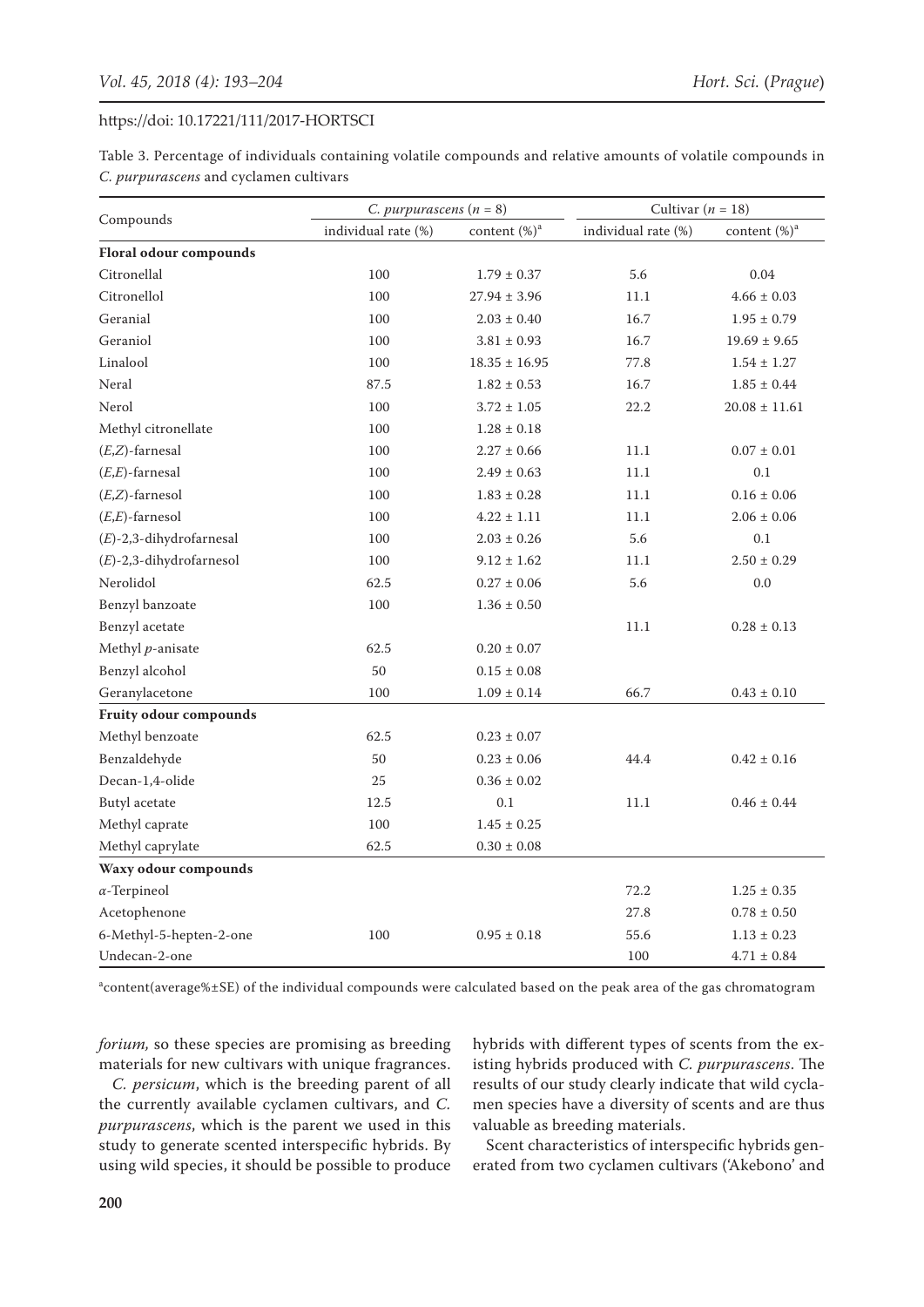|                               | Content (%) <sup>a</sup> |                 |         |       |       |      |       |       |  |  |
|-------------------------------|--------------------------|-----------------|---------|-------|-------|------|-------|-------|--|--|
|                               | seed parent              | pollen parent   | hybrids |       |       |      |       |       |  |  |
| Compounds                     | cultivar                 | C. purpurascens | No. 1   | No. 2 | No.3  | No.4 | No. 5 | No. 6 |  |  |
|                               | 'Akebono'                | $40 - 3'$       |         |       |       |      |       |       |  |  |
| Floral odour compounds        |                          |                 |         |       |       |      |       |       |  |  |
| Citronellal                   |                          | 0.93            | 0.32    | 0.25  | 0.24  |      |       |       |  |  |
| Citronellol                   |                          | 12.04           | 17.71   | 18.09 | 11.53 | 6.64 | 9.12  | 6.74  |  |  |
| Geranial                      |                          | 2.96            | 1.42    | 1.62  | 1.20  | 1.53 | 1.40  | 1.56  |  |  |
| Geraniol                      | 0.44                     | 8.37            | 10.34   | 5.62  | 13.90 | 4.20 | 7.02  | 9.70  |  |  |
| Linalool                      | 0.06                     | 1.37            | 0.98    | 2.64  | 0.89  | 0.58 | 0.89  | 1.44  |  |  |
| Neral                         | 0.97                     | 2.12            | 1.05    | 1.93  | 0.90  | 0.89 | 0.78  | 0.78  |  |  |
| Nerol                         | 0.04                     | 4.49            | 7.03    | 23.21 | 12.28 | 2.17 | 4.70  | 5.82  |  |  |
| Methyl citronellate           |                          | 1.41            | 0.57    | 0.40  | 0.28  |      |       |       |  |  |
| $(E,Z)$ -farnesal             |                          | 1.10            |         |       |       | 0.92 | 1.32  | 1.01  |  |  |
| $(E,E)$ -farnesal             |                          | 1.64            |         | 0.36  | 0.20  |      | 0.54  |       |  |  |
| $(E,Z)$ -farnesol             |                          | 2.24            | 1.26    | 0.85  | 1.54  | 0.38 | 0.50  | 0.67  |  |  |
| $(E,E)$ -farnesol             |                          | 8.81            | 6.18    | 2.58  | 6.00  | 1.72 | 2.02  | 2.78  |  |  |
| $(E)$ -2,3-dihydrofarnesal    |                          | 0.58            | 0.51    | 0.84  | 0.52  |      |       | 0.65  |  |  |
| $(E)$ -2,3-dihydrofarnesol    |                          | 2.26            | 7.66    | 15.37 | 5.54  | 2.09 | 2.79  | 2.99  |  |  |
| Nerolidol                     |                          | 0.15            |         | 0.37  |       |      |       | 1.27  |  |  |
| Benzyl banzoate               |                          | 3.95            |         | 0.14  | 0.23  |      | 0.18  | 0.21  |  |  |
| Benzyl acetate                |                          |                 |         |       |       | 0.92 | 0.36  | 0.29  |  |  |
| Methyl p-anisate              |                          | 0.35            |         |       |       |      |       |       |  |  |
| Benzyl alcohol                |                          | 0.10            | 0.22    | 0.36  | 0.30  |      |       |       |  |  |
| Geranylacetone                | 1.19                     | 0.90            | 0.91    | 0.43  | 0.50  | 0.59 | 0.97  | 0.83  |  |  |
| <b>Fruity odour compounds</b> |                          |                 |         |       |       |      |       |       |  |  |
| Methyl benzoate               |                          | 0.50            |         |       |       |      |       |       |  |  |
| Benzaldehyde                  |                          | 0.42            | 0.24    | 0.23  | 0.14  | 0.71 | 0.59  | 0.40  |  |  |
| Decan-1,4-olide               |                          | 0.38            | 0.11    |       | 0.07  |      |       | 0.28  |  |  |
| Butyl acetate                 |                          | 0.05            | 0.11    | 0.05  | 0.07  | 0.92 | 0.36  | 0.29  |  |  |
| Methyl caprate                |                          | 2.60            |         | 0.11  |       |      | 0.36  |       |  |  |
| Methyl caprylate              |                          | 0.35            |         |       |       |      |       |       |  |  |
| Waxy odour compounds          |                          |                 |         |       |       |      |       |       |  |  |
| $\alpha$ -Terpineol           | 0.28                     |                 | 0.06    | 4.12  | 9.34  | 2.27 | 2.52  | 7.84  |  |  |
| Acetophenone                  | 0.19                     |                 | 0.29    |       | 0.17  | 1.68 | 0.93  | 0.57  |  |  |
| 6-Methyl-5-hepten-2-one       | 1.56                     | 0.20            | 1.52    |       | 0.18  | 0.47 | 2.47  | 1.54  |  |  |
| Undecan-2-one                 | 7.43                     |                 | 1.91    | 0.77  | 2.09  | 1.26 | 1.52  | 2.04  |  |  |

Table 4. Volatile compounds of interspecific hybrids of two cyclamen cultivars and *C. purpurascens*

a content (%) of the individual compounds were calculated based on the peak area of the gas chromatogram

'Schubert') and *C. purpurascens.*Variation of volatile compounds in *C. purpurascens* and cyclamen cultivars used as breeding parents.

following results with regard to floral compounds, fruity compounds and waxy compounds:

Table 3 shows the percentages of individuals containing each volatile compound and the relative amounts of volatile compounds from *C. purpurascens* and cyclamen cultivars. We observed the

(1) Among the floral compounds citronellal, citronellol, geranial, geraniol, linalool, nerol, methyl citronellate, (*E,Z*)-farnesal, (*E,E*)-farnesal, (*E,Z*) farnesol, (*E,E*)-farnesol, (*E*)-2,3-dihydrofarnesal, (*E*)-2,3-dihydrofarnesol, benzyl benzoate and gera-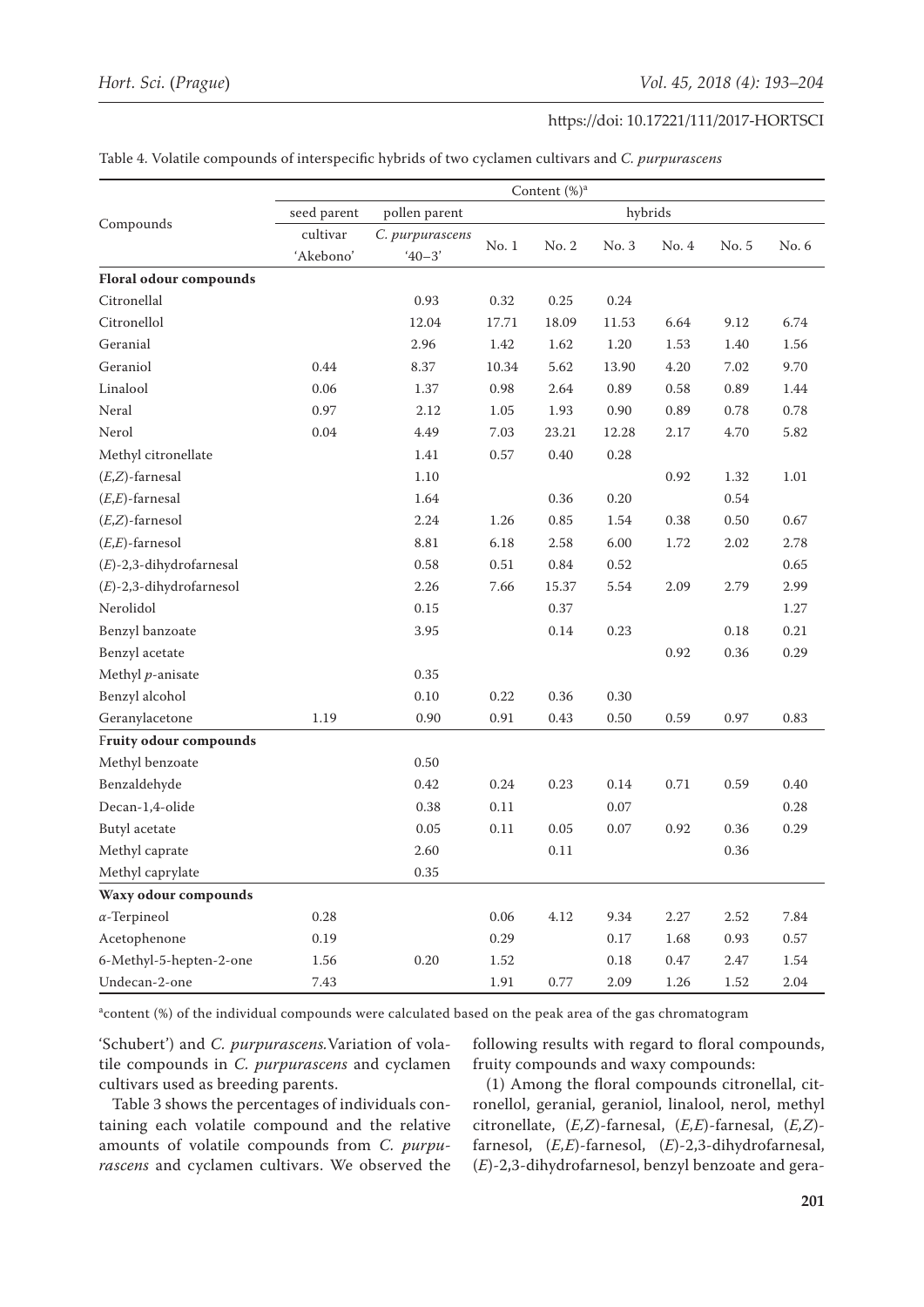nylacetone were present in all of the *C. purpurascens*. More than half of the *C. purpurascens* contained neral, nerolidol, methyl *p*-anisate and benzyl alcohol. The amount of citronellol was higher than the amounts of nerol and geraniol. Among the cyclamen cultivars, 77.8% of the individuals contained linalool and 66.7% of the individuals contained geranylacetone, but relatively few individuals contained the other floral compounds. Methyl citronellate, which imparts a strong fragrance, was not detected in any of the cultivars. Few of the cultivars contained (*E,Z*)-farnesal, (*E,E*)-farnesal, (*E,Z*) farnesol, (*E,E*)-farnesol, (*E*)-2,3-dihydrofarnesal or (*E*)-2,3-dihydrofarnesol. Benzyl benzoate, methyl *p*-anisate and benzyl alcohol, which are benzenoids, were not detected in any of the cultivars. The amounts of nerol and geraniol, which impart a rosy odour, tended to be high, and the amount of citronellol, which also imparts a rosy odour, tended to be lower than the amounts of nerol and geraniol.

(2) Among the fruity compounds, methyl benzoate, benzaldehyde, decan-1,4-olide, butyl acetate, methyl caprate and methyl caprylate were detected in *C. purpurascens*; for all but decan-1,4-olide and butyl acetate, the percentages were  $\geq 50\%$ . Few of the cultivar individuals contained fruity compounds; benzaldehyde and butyl acetate were the only fruity compounds we detected.

(3) Among the waxy compounds, α-terpineol, acetophenone and undecan-2-one were not detected in *C. purpurascens*. Many of the cyclamen cultivars contained α-terpineol, 6-methyl-5-hepten-2-one and undecan-2-one.

# **Variation of volatile compounds in interspecific hybrids**

Table 4 shows the proportions of various volatile compounds in the flowers of the interspecific hybrids and the parent materials. The flowers of both cyclamen cultivars, ('Akebono' and 'Schubert') contained the waxy compounds α-terpineol and undecan-2-one, and small amounts of the floral compounds geraniol and nerol were detected in 'Akebono'. When we used 'Akebono' as a breeding parent, the resulting interspecific hybrids showed variation in the proportions of citronellol, nerol and geraniol. For example, citronellol predominated in hybrid 1, nerol and citronellol predominated in hybrid 2, and citronellol, geraniol and nerol were

present in almost equal amounts in hybrid 3. Nerol and geraniol were not detected in 'Schubert', and when we used 'Schubert' as the breeding parent, citronellol predominated in most of the resulting hybrids, and nerol or geraniol were present only in small amounts. There were exceptions, such as hybrid 11, in which geraniol was the main component.

Among the other floral compounds, methyl citronellate was detected in three of the six hybrids obtained from 'Akebono' and in three of the five hybrids obtained from 'Schubert'. (*E,Z*)-farnesol, (*E,E*)-farnesol and (*E*)-2,3-dihydrofarnesol were detected in all 11 hybrids. Hybrid 2 had a particularly high proportion of (*E*)-2,3-dihydrofarnesol. In the case of crossing with 'Akebono', benzyl acetate, which was not detected in any of the parents, was detected in three of the 'Akebono' hybrids; and in the case of crossing with 'Schubert', benzyl alcohol, which was also not detected in the parents, was detected two of the 'Schubert' hybrids.

Among the fruity compounds, butyl acetate (which has a strong fruity odour) was detected in all the 'Akebono' hybrids and in two of the 'Schubert' hybrids. In the 'Akebono' hybrids, the butyl acetate was derived from the *C. purpurascens*, whereas in the 'Schubert' hybrids, it was derived from the 'Schubert'. Methyl benzoate and methyl caprylate were not detected in any of the hybrids, whereas other fruity compounds, including benzaldehyde, decan-1,4-olide, butyl acetate and methyl caprate, were detected in some of the hybrids. α-Terpineol, which has an unpleasant smell, was not detected in three of the 'Schubert' hybrids.

The results of our analysis of the volatile compounds in hybrids between *C. purpurascens* and the two cultivars show that when we used a cultivar containing even a small amount of nerol or geraniol, we could produce interspecific hybrids with various proportions of citronellol, nerol and geraniol. YOMOGIDA (1992, 2015) reported that in roses, variation in the relative amounts of citronellol, geraniol and nerol affects the scent impression, which suggests that by producing interspecific hybrids with various proportions of these three compounds, we could breed individuals with various scent impressions. Methyl citronellate, which was present only in *C. purpurascens*, imparts a strong fragrance even when present in only small amounts, and its introduction into flowers is highly desirable. In this study, we were able to produce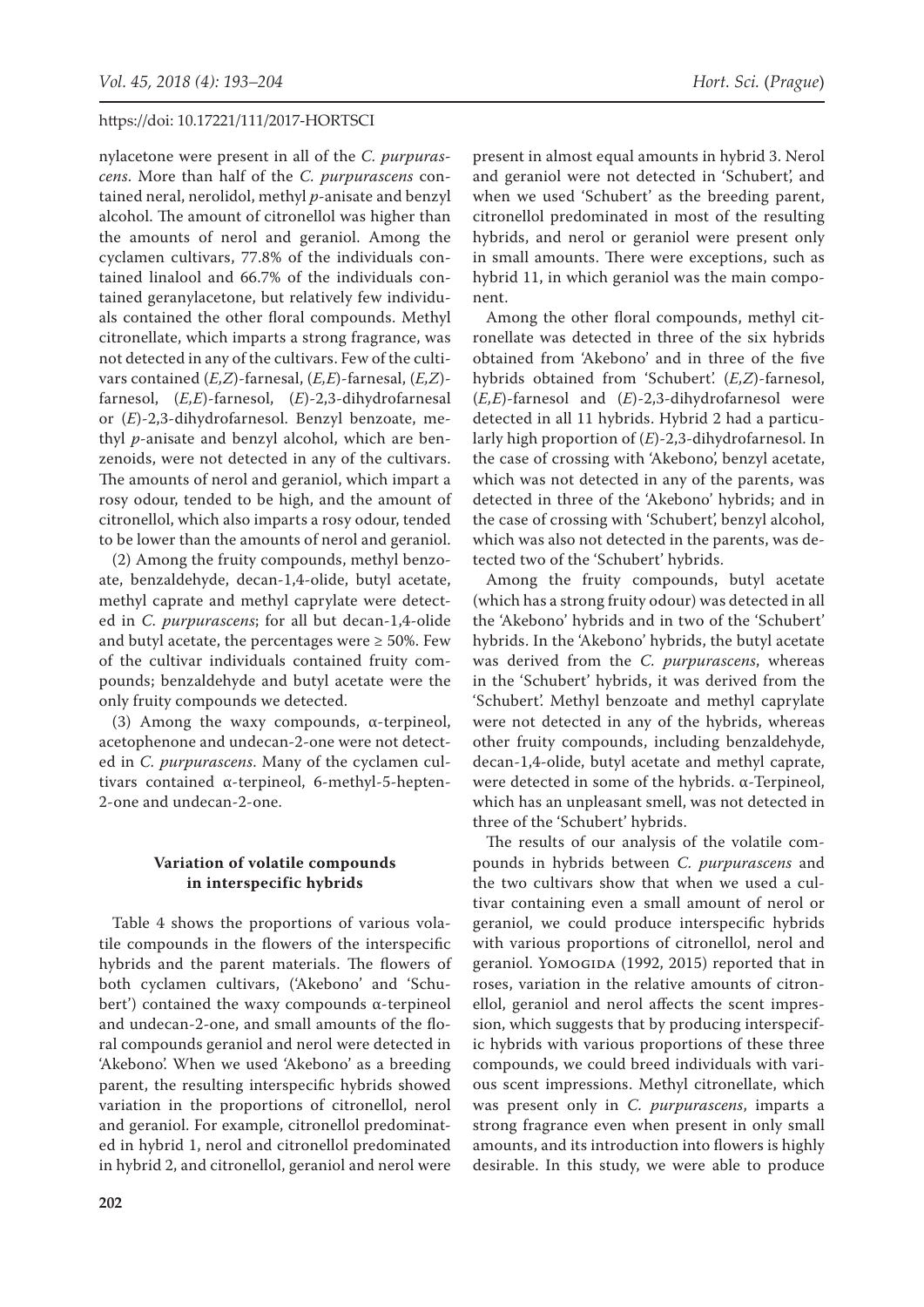hybrids containing methyl citronellate. In addition, we could introduce floral odour compounds such as farnesol and dihydrofarnesol. Among the fruity odour compounds, methyl benzoate has a strong fruity fragrance, so introducing it can be expected to lead to scent improvement. However, methyl benzoate was not observed in any of the hybrids we produced. Ishizaka et al. (2002) obtained a methyl-benzoate-containing interspecific hybrid from *C. purpurascens*, which suggests that we might be able to introduce this compound by using a different *C. purpurascens* individual. α-Terpineol imparts an unpleasant smell to cyclamen cultivars, and this compound was present in most, but not all, of the hybrids we produced. That is, it was possible to breed hybrids that did not contain this compound. Our results indicate that interspecific hybrids with various scent characteristics can be produced from crosses between the same parents.

We found that benzyl acetate and benzyl alcohol, which were not present in any of the parents, were present in some of the hybrids. It has been reported that in *Dianthus* (KISHIMOTO et al. 2013) and Ip*omopsis* (Bischof et al. 2014), scent compounds do not show simple Mendelian inheritance patterns. Hybrids that emit larger amounts of certain volatile compounds than their parents are sometimes produced. Kishimoto et al. suggested that this phenomenon might be due to heterosis. In *Freesia,* Fu et al. (2007) found that the compounds in the flowers of the parent was not found in F1 hybrids and, conversely, the other compounds in F1 hybrids was not found in the parents. Because the inheritance of fragrant compounds is not simple, the use of wild species with unique biosynthesis pathways or new enzymes not found in cultivars may permit breeding of unexpected new types of scented cyclamen. Further investigation is necessary.

#### **Acknowledgement**

 We thank Yoshihiro Yaguchi, Hisae Kasuga and Yumi Kusano at Takasago International Corporation Corporate Research and Development Division for supporting this study.

#### **References**

Bischoff M., Jurgens A., Campbell D.R. (2014): Floral scent in natural hybrids of Ipomopsis (Polemoniaceae) and their parental species. Annals of Botany, 113: 533–544.

- Clery R., Wiltshire T., Lelievre D. (2013): The scent of cyclamen. In: Mathew B. (ed.): Genus Cyclamen in Science, Cultivation, Art and Culture. Royal Botanic Garden, Kew, Surrey, UK, Kew Publishing: 202–206.
- Dobson H.E.M., Arroyo J., Bergstrom G., Groth I. (1997): Interspecific variation in floral fragrances within the genus Narcissus (Amaryllidaceae). Biochemical Systematics and Ecology, 25: 685–706.
- Feulner M., Schuhwerk F., Dotterl S. (2009): Floral scent analysis in Hieracium subgenus Pilsella and its taxonomical implications. Flora, 204: 495–505.
- Feulner M., Schuhwerk F., Dotterl S. (2011): Taxonomical value of inflorescence scent in Hieracium s. str. Biochemical Systematics and Ecology, 39: 732–743.
- Fu Y., Gao X., Xue Y., Hui Y., Chen F., Su Q., Wang L. (2007): Volatile compounds in the flowers of Freesia parental species and hybrids. Journal of Integrative Plant Biology, 49: 1714–1718.
- Ishizaka H., Uematsu J. (1995): Interspecific hybrids of *Cyclamen persicum* Mill. and *C. purpurascens* Mill. produced by ovule culture. Euphytica, 82: 31–37.
- Ishizaka H., Yamada H., Sasaki K, (2002): Volatile compounds in the flowers of *Cyclamen persicum*, *C. purpurascens* and their hybrids. Scientia Horticulturae, 94: 125–135.
- Jurgens A., Witt T., Gottsberger G. (2003): Flower scent composition in Dianthus and Saponaria species (Caryophyllaceae) and its relevance for pollination biology and taxonomy. Biochemical Systematics and Ecology, 31: 345–357.
- Jurgens A., Dotterl S., Liede-Schumann S., Meve U. (2010): Floral scent composition in early diverging taxa of Asclepiadoideae, and Secamonoideae (Apocynaceae). South African Journal of Botany, 76: 749–761.
- Kishimoto K., Nakayama M., Yagi M., Onozaki T., Oyama-Okubo N. (2011): Evaluation of wild Dianthus species as genetic resources for fragrant carnation breeding based on their floral scent composition. Journal of the Japanese Society for Horticultural Science, 80: 175–181.
- Kishimoto K., Yagi M., Onozaki T., Yamaguchi H., Nakayama M., Oyama-Okubo N. (2013): Analysis of scents emitted from flowers of interspecific hybrids between carnation and fragrant wild Dianthus species. Journal of the Japanese Society for Horticultural Science, 82: 145–153.
- Knudsen J.T., Tollsten L., Ervik F. (2001): Flower scent and pollination in selected neotropical palms. Plant Biology, 3: 642–653.
- Mathew B., Clennett C. (2013): The botany of cyclamen. In: Mathew B. (ed.): Genus Cyclamen in Science, Cultivation, Art and Culture. Royal Botanic Garden, Kew, Surrey, UK, Kew Publishing: 1–18.
- Muhlemann J.K., Klempien A., Dudareva N. (2014): Floral volatiles: from biosynthesis to function. Plant, Cell and Environment, 37: 1936–1949.